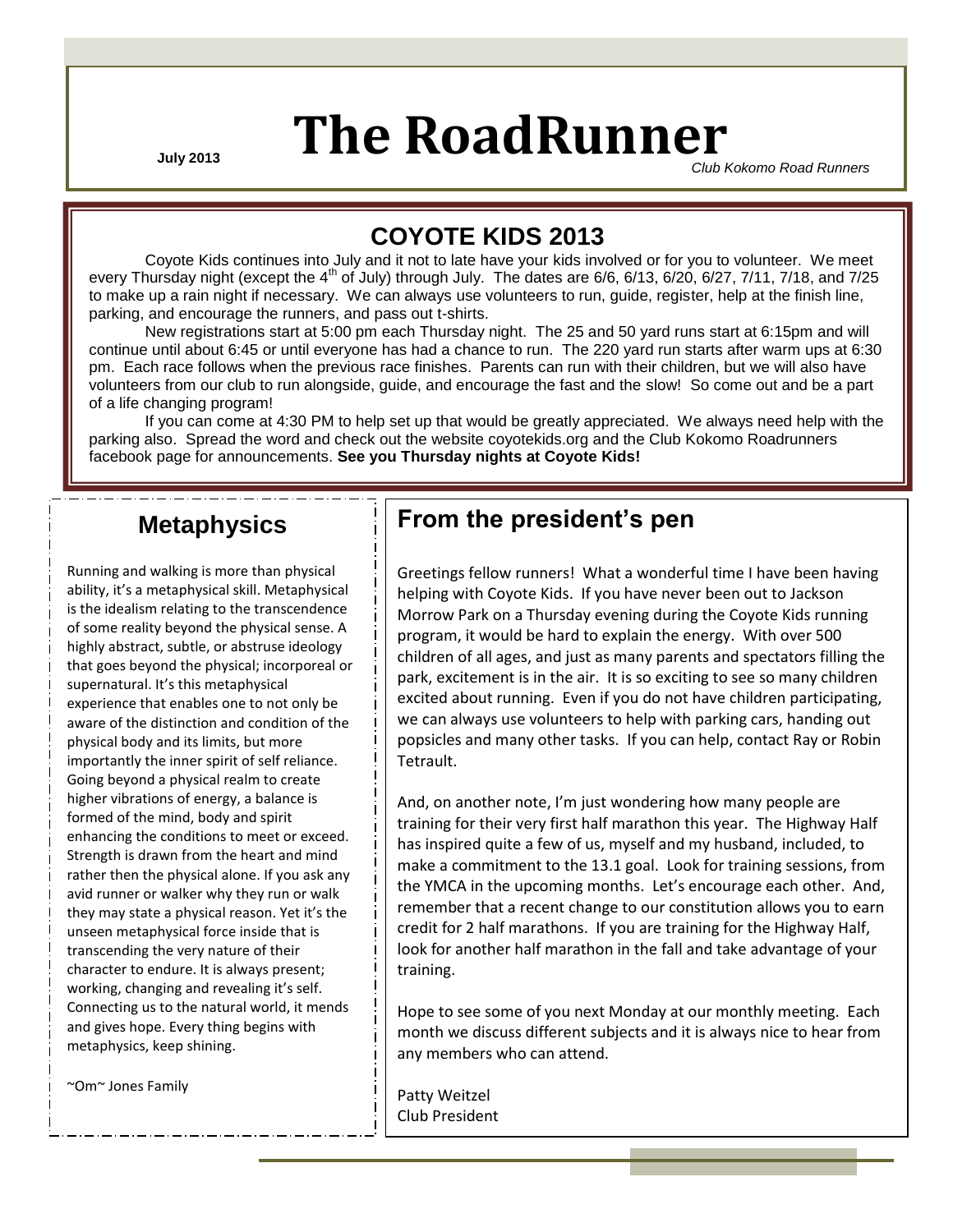## **CKRR - July 2013 Page 2 of 6**

### **Remaining 2013 Point**

#### **July 6**

CKRR Haynes Apperson 3m Walk/ 4m Run Time: 8 am at Memorial Gym, Central Middle School, Kokomo, IN Contact: Charlie Skoog Phone: (765) 437.6268 Email: runckrr@aol.com

#### **July 13**

Race for Grace 5K Run Time: 8 am Location: Calvary Presby, 7th & Spencer Strs, Logansport Phone: (574) 753-0505 Race Director - Doug Mankell

#### **July 20**

Western Panther Prowl 5K Run/ Walk Time: 8 am at Russiaville, IN NOTE: Please do NOT park in the lot at Waddell's IGA. It is reserved for their customers only. Race Director - Gary Jewell

#### **August 3**

Norris Insurance 5K Run/ Walk Time: 8 am at Converse, IN Contact: John Norris Website: norrisinsurance.com

#### **August 17**

CAM Race for Shelter 5K Run/ Walk Time: 8 am at Oakbrook Valley, Russiaville, IN Contact: Oakbrook Community Church Phone: (765) 252-7030 Race Director – Ruth Lawson

#### **August 24 - NEW – DATE**

St. Joseph Foundation's Runnin' the Shores 5K Run/Walk Time: 8 a.m. Location: Champaign Shores Contact: Todd Moser Phone: 456-5406

#### **September 7**

4th Annual Steps to Recovery 5K, Kokomo Foster Park Senior Center Race Director - Charlie Skoog

#### **September 14**

Annual CK Girls Night Out 5K Time: 5:00 pm Location: Downtown Kokomo Race Director – Rebekah Monroe

#### **September 28-CHANGED**

14th Bee Bumble 5K/10K Time: 8:00 am Burnettsville, IN Race Director - Don Hurd

**September 28**

H.E.S.P. 5K Kokomo UAW 685 Race Director - Vicki Boles

#### **October 5**

Cole Porter 5K Run/Walk, 15K Run Time: 9:00 AM Location: Circus Bldg, Peru, IN Race Director - Jim Yates

#### **October 12**

YMCA Highway Half & 5K Time: 8am

#### **November 9**

CKRR Charity 5K Run/ Walk Time: 9 AM Location: UAW 292 Union Hall, Alto & Park Roads, Kokomo, IN Race Director – Jeanne Townsend

#### **November 28**

Club Kokomo Cares 5K Run/ Walk Points 20 For Each Finisher Time: 8 AM at Rogers Pavillion Highland Park Race Directors:Ray&RobinTetrault& Mark Shorter Phone: (765) 854-1393

**December 31** (Tuesday) CKRR New Year's Eve 5K Run/ Walk Time: 2 PM Location: UAW Local 292 Race Director – Joni McCracken

## Chaplain's Chatter

The NBA season is over. Way to go Pacers! Major League Baseball is here. Go Cubbies! The Haynes Apperson Festival is coming. Jayne and I will be watching and participating in activities, again. The Howard County Fair is approaching. The Brickyard 400 will soon return. The warm July weather will offer many opportunities for outdoor family fun.. Take advantage of the chances to be with friends at our Club Kokomo running events, too! We need to cultivate faith. How can we overcome doubts? God loves us and wants us to be filled with faith and confidence and courage – and HE has already given us the means to do this.

The key is to focus on Jesus – who he is, what he has done for us, and what he promises us for the future. The starting point is to make the Bible – which is God's message to us – part of our life every day. Faith doesn't grow in a vacuum; it needs nurturing – and God has provided this for us in His word, the Bible. Ask God to lead you to a church where you can become friends with other believers, who can encourage and help you. You'll also hear God's word as it is preached and taught, and you'll learn how to make prayer part of your life every day.

Just as we grow weak physically if we never eat or drink, we'll grow weak spiritually if we never take in the spiritual "food" God has provided for us.

Always thank God for His gift of grace.

**Ricke**

### New Members

*Shirley Bugher John Sites Reagan Ritchie Ron Greene*

*Be sure to welcome them at the next run!*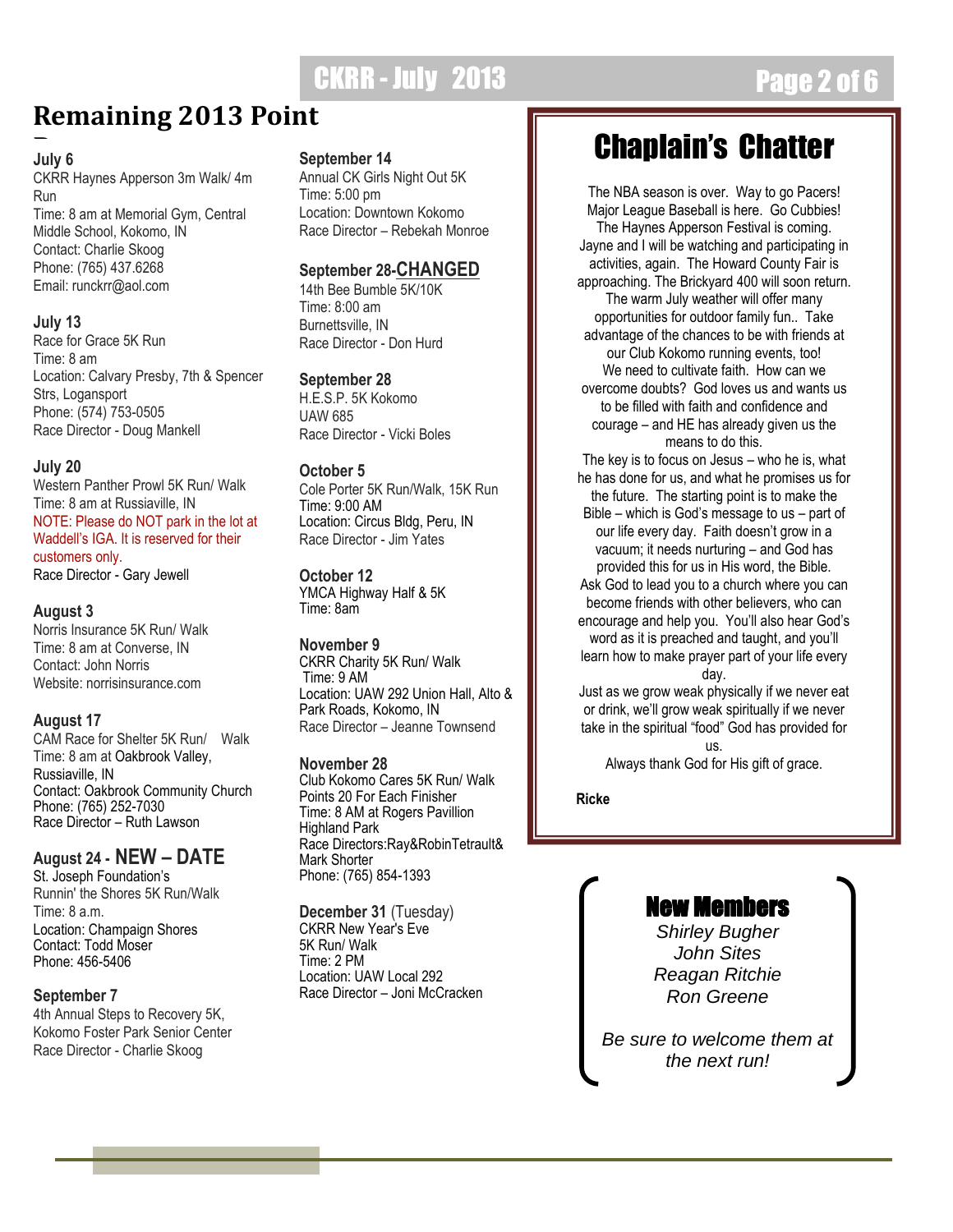## Race Results- highlighted names indicate CKRR member points recorded.<br>
SOCR

**Norris Insurance 5mile Run and 5K walk Sat June 8, 2013 Greentown, IN**

#### **5mile Run**

1. Kory Kennedy 27:04 2. Ryan Horner 27:55 3. Jeremy Breedlove 28:29 4. Parker Jones 28:43 5. Scott Colford 28:59 6. Austin Mullkin 30:20 7. James Norris 31:22 8. Jeremy Gilman 32:24 9. Broden Timmons 32:29 10. Aaron Craig 33:45 11. Pablo Morales 34:56 12.Cecilio Martinez 35:49 13.Gary Calllahan 36:01 14. Phil Rozzi 36:06 15. Noel Shafer 36:45 16. John Simpson 37:02 17. Paul Sanders 37:11 18. Stan Vickers 37:38 19. KrishReprogle 37:54 1st woman 20. Tara Rodrigues 38:15 21. Tim Esh 38:31 22. Katie Karnehm 38:31 23. Emma Nixon 39:15 24. Jordan Ousley 39:17 25. Al Hochgesang 39:23 26. Sam Luginbuhl 39:23 27. Nicole Hampshire 39:23 28. Jeremy Gardner 37:38 29. Connie Gamble 39:41 30. Larry Emmons 39:48 31. Douglas Nunun 40:39 32. Mark Shorter 40:48

33. David Czerwonkey 40:51 34. Lori Working 40:54

35. Billy Stanton 40:56 36. Greg Townsend 41:00 37. Dana Culp 41:05 38. Jana Curry 41:22 39. Jeff Haymaker 41:29 40. Pam Wolfe 41:52 41. Mike Deardorff 41:57 42. Bethany Kirkwood 42:19 43. Don Strong 42:24 44. Luke Buckler 42:26 45. Stacy Henderson 42:26 46. Rosellen Connolly 42:39 47. Earl Strong 43:02 48. Austin Strong 43:18 49. Anna Rangel 43:22 50. Al Mitchel 43:54 51. John Peters 44:00 52. Nikki McCracken 45:26 53. Joni McCracken 45:27 54. Lana Deford 45:48 55. Shane Deford 46:03 56. Taylor Nunan 46:22 57. Charlie Skoog 46:24 58. Emilie Hubbard 46:41 59. David Hughes 46:43 60. Ray Tetrault 47:01 61. Angie Haymaker 47:16 62. Trish Miller 47:32 63. Kristen Massengill 48:03 64. RickeStucker 48:13 65. Kasmira Thompson 49:54 66. Michael Graham 50:14 67. Ann Morris 50:23 68. ShawndaRoussey 50:25 69. Marianne Wilson 50:26 70. Joyce Pennycoff 50:49 71. Greg Baldwin 51:11 72. Trisha Baldwin 51:11 73. Laura Cook 52:38

81. Stan Shuey 56:16 82. Ann Hubbard 56:46 83. Kristy Lemon 58:41 84. ChristtinaDauscher 58:42 85. Jeannie Townsend 59:15 86. Maria Cline 59:20 87. Jennifer Eschelman 59:30 88. Dean Eshelman 60:18 89. Ken Huston 61:38 90. Daniel Pzernonky 64:09 91. Katie Sundheiner 68:55 92. Sue Keller 71:10 **5K Walk** 1.Vince Lorenz 28:41 2. Mary Miller 31:26 1st woman 3.Vernon Keller 32:12 4.Stephen Wilson 37:24 5. Kathy Snyder 38:12 6. Tony Lorenz 39:00 7. Robin Michael 40:34 8. Jane Inman 40:52 9. Jan Wall 41:18 10. Greg Wall 41:18 11. John Mohr 42:34 12. Kevin Whittend 43:01 13. Anita Dillman 43:58 14. Jayne Stucker 45:56 15. Robert Cupp 47:28 16. Carrie Williams 47:53 17. Mary Lou Rutherford 50:03 18. Rick Spencer 52:50

75. Matthew Bartrum 54:09 76. Faith Mooney 54:25 77. Angie Gallner 54:37 78. Rhenda Acton 55:11 79. Jill Clark 55:20 80. Teneal Gardner 56:06

- 19. Steven Thompson 55:17
- 20. Andrea Thompson 55:26
- 21. Debbie Tatman 55:26

### **Upcoming Events**

74. Tanner Tatman 53:47

**Mud Battle 2013 – Sat, July 27, 2013** It's that time again. Registration is open for Mud Battle 2013. The race will be bigger and badder than last year. New obstacles, great food, and brand your own finishers medal. Register - \$75 June 1 through July 26. \$90 day of registration. As always, all proceeds benefit dadcamps.info, Marine Corps league wounded soldiers, and Russiaville Volunteer Fire Dept. Come out and make this years race even bigger. Bring your friends. <http://www.oakbrookchurch.com/wildkat/mud-battle-2012/>

WORTHY NOTES

Mike Kantz ran second in the male 35-39 age group during the Jerome Activewater 5K

Anne Kratz ran first in her age group of 35-39 during the Jerome Activewater 5K

Ella Kantz (age 10) also ran during the Jerome Activewater 5K and came in 2<sup>nd</sup> female overall

Susan Gerhart ran during the Indy Mini with a time of 3.5 hrs and a bib # of 23548

Aaron Craig ran the Relay for Life ½ Marathon on 6/15/13 in Greentown with a time of 1:38:40 coming in  $7<sup>th</sup>$  place

Anita Dillman (age 66) raced the 5K in Rochester and got 1<sup>st</sup> in age 66& over in walkers. Also Carrie Williams raced and got 1st in her age bracket

Cindy Fouts Stone completed the Indy Mini marathon as well as the Manitou Monster triathlon.

John Mohr finished the Indy Mini with a time of 3:20.

Chari Deyoe completed the Indy Mini with a time of 3:46:013 and Scott Deyo with a time of 2:16:35. Scott also completed the Sam Costa with a time of 2:23:04.

Mel Hobbs and Barb Hobbs completed the Indy Mini with times of 4:06:53 and 3:22:36 respectfully. They also completed the Geist Half Marathon with time of 3:27:40:01 and 3:27:39:08.

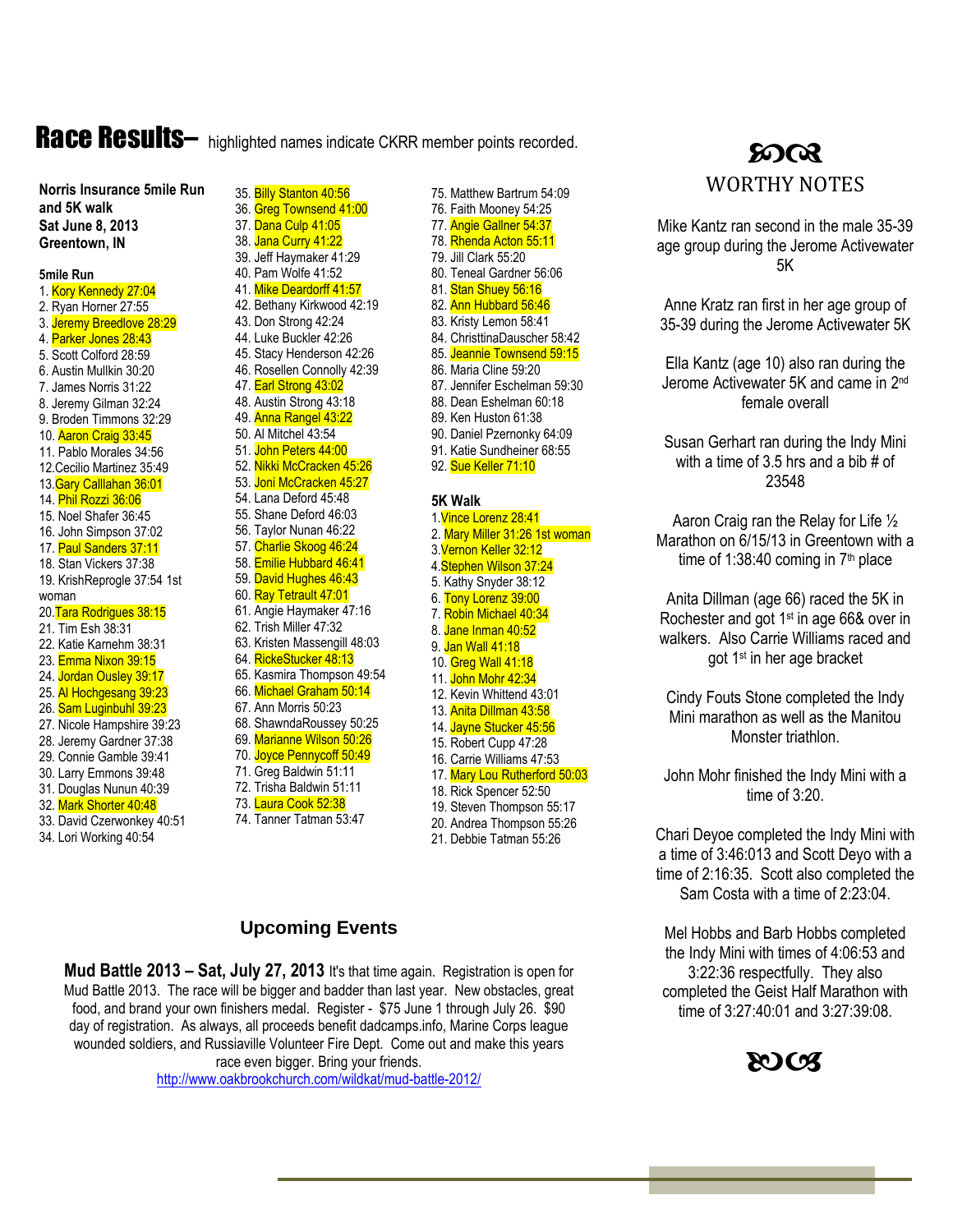### CKRR - July 2013 Page 4 of 6

**Male**

### *Points Standing*

Night Flight, Amboy, Old Ben and Ultimate. Norris Ins, Miami Correctional, CKRR Almost Free, Norris 5K U=Ultra, Bona Vista, H=Half, M=Marathon, V=Volunteer

#### **Runner 0-12**

#### **Female**

**Male**

Ella Kantz 2-40 Maya James 1-20 Anna Weitzel 1-20 V Madison Clever 1-15 Lauren Weber 1-15 Sophia Wyman 1-12 Brayden York 7-140 Corey Moore 3-37 Isaac Maurer 1-20 Nathan Gollner 1-15 Vinh Lee 1-15 Jonah Hughes 1-12 John Paul Wyman 1-12 Kobi Moore 1-10 **Runner 13-19 Female** Emilie Hubbard 8-137 Tara Rodriquez 3-60 Elise Glover 1-20 Nicole Hampshire 1-20 Kate Steiner 1-20 Hannah Gollner 1-15 Emma Nixon 1-15 Jeremy Breedlove 3-60 Noah Hughes 2-35 Samuel Bettegnies 2-32 H Dorian Gray 1-20 Keagan James 1-20 Minh Pham 1-20 Jordan Fivecoate 1-15 Sam Luginbuhl 1-15 **Walker 13-19 Male Male Female**

#### **Runner 20-24**

**Female** Kelsey Kennedy 7-140

Nikki McCracken 3-60 H Jessica Sheets 1-15 Mindy Oakes 1-12 **Male** Kory Kennedy 8-160 Parker Jones 8-130

### **Runner 25-29**

**Female** Jenna Clark 4-80 Kathryn Wall 4-75 Laura Heflin 2-30 Connie Gish 1-12

#### **Male**

Vince Lorenz 8-160 Jordan Ousley 4-80 **Runner 30-34**

**Female** Amanda Fernandes 3-60 Angela Anderson 3-42 Melissa Goad 2-40 Valerie Leger 2-27 Kathleen McKinney 1-15 Rebekah Monroe 1-12 Michael Anderson 3-60 Luke Leger 2-30 Billy Cox 1-12 **Runner 35-39 Female** Sharon Whelan 7-96 Jennifer Van Horn 4-64 Tarin Serra 3-50 Adriene Riggle 3-45 Angie Gollner 2-40 Kelly Wright 2-40 Anna Kantz 2-30

### Stacey Bettegnies 1-20 H Tausha Shackelford 1-12

- 
- 
- 
- 

#### **Male**

**Male**

Teng Lee 1-20

### Darcie York 1-9 Matt York 9-180 MH Chris Lasley 4-65 H Aaron Craig 1-20 Carey Stranahan 1-20 Moe Wright 1-12 **Runner 40-44** Shelly Wyman 3-60

Patricia Weitzel 3-50 V Dana Culp 2-40 Heather Weber 1-20 Mary White 1-20

Chris James 3-55 H Scott Riggle 3-52 David Reinagle 3-49 Scott Colford 2-40 Paul Wyman 3-34 Steve Williams 2-27 Steve Gollner 1-20 T.A. Weber 1-20 Christian High 1-15 Randy Maurer 1-15 Tony White 1-15

#### **Runner 45-49 Female**

Tami Moore 6-115 Laura Cook 5-69 Joni McCracken 3-55 H Valerie Merrick 2-40 Cindy Stone 2-35 H Linda Kendall 1-20 V Jenni Ortman 1-20 M Terri Jackson 1-15 Laura Sheets 1-12

#### **Male**

Ron Moore 6-120 M Michael Graham 8-118 Jack Reed 7-115 H Dan Lutes 2-32 Dana Neer 1-20 H Jay Priest 1-20 Scott Glover 1-15 Terry Jones 1-10 **Walker 45-49 Female** Carol Savage 4-75 Anh Lee 1-20 **Runner 50-54**

#### **Female**

Roxane Burrous 6-120 Cara McKellar 7-115 Marianne Wilson 7-99 Ann Hubbard 6-74 V Laurie Ousley 4-59 Tracy Brown 2-19

#### **Male** Phil Rozzi 8-145 HH Scott Deyoe 7-99 MHH

Paul Sanders 5-90 Al Hochgesang 3-42 Bruce Savage 4-41

| Jerry Long 2-40<br>Ken Swinehart 3-36<br>Matt Steiner 1-12<br>Kevin Campbell 1-10<br><b>Walker 50-54</b>                                |
|-----------------------------------------------------------------------------------------------------------------------------------------|
| Female                                                                                                                                  |
| Mary Miller 8-160<br>Jane Inman 7-104 H<br>Jayne Stucker 6-83 V<br>Jean Heflin 5-69 V<br>Raye Jean Swinehart 3-50<br>Chari Deyoe 2-35 H |
| Male                                                                                                                                    |
| Steve Inman 2-40                                                                                                                        |
| Kevin Whitted 1-20                                                                                                                      |
| Runner 55-59                                                                                                                            |
| Female                                                                                                                                  |

Anna Rangel 7-125 Jana Curry 5-95 Robin Tetrault 5-74 M Mary Barnes 1-10 **Male** Mike Deardorff 7-125 H Greg Townsend 7-106 Ray Tetrault 7-82 Keith McAndrews 3-60 Jerry Meiring 3-35 Russ Hovermale 2-32 Jeff LaDow 2-28

- Earl Strong 1-12
- Will Daehler 1-10

#### **Walker 55-59**

**Female** Barbara Hobbs 2-40 HH **Male** Rick Spencer 6-120 **Runner 60-64 Female**

Joyce Pennycoff 5-100 H Jeanie Townsend 5-87 V Sue Keller 5-69 Rhenda Acton 4-65 Robin Cole 2-32 Anita Frazier 1-20

#### **Male**

Mark Shorter 8-160 H Charlie Skoog 4-70 V Bill Menges 4-54 Tom Miklik 2-30 Steve Kilcline 1-10

#### **Walker 60-64 Female** Jan Wall 6-120 H

Carrie Williams 4-65 Angela Lorenz 3-39 Judy Trobaugh 1-15 **Male** Greg Wall 8-126 H Vern Keller 6-120 Toney Lorenz 7-86 Robin Michael 6-73 Steve Wilson 6-65 Melvin Hobbs III 2-29 HH James Canning 1-15 **Runner 65-69 Female** Susan Gerhart 2-40 H **Male**

Gary Callahan 7-140 Ricke Stucker 8-116 David Hughes 7-93 Doug Mankell 5-50 Jim Burrous 1-20 V

#### **Walker 65-69 Female**

Anita Dillman 6-120 Mary Lou Rutherford 6- 100

#### **Male**

Bob McBride 3-60 Richard Kerkhof 1-20 V **Runner 70-74**

#### **Male**

Billy Stanton 6-120 Stan Shuey 4-57 John Peters 3-50 John Norris 1-20 V **Walker 70-74**

#### **Male**

John Mohr 6-105 H Jim Gross 4-80

#### **Runner 75-79**

**Male**

Riley Case 1-20 **Walker 75-79**

#### **Male**

Jerry Lambert 6-120 Dick Summerton 2-30 **Walker 80+ Male**

Milt Brown 1-20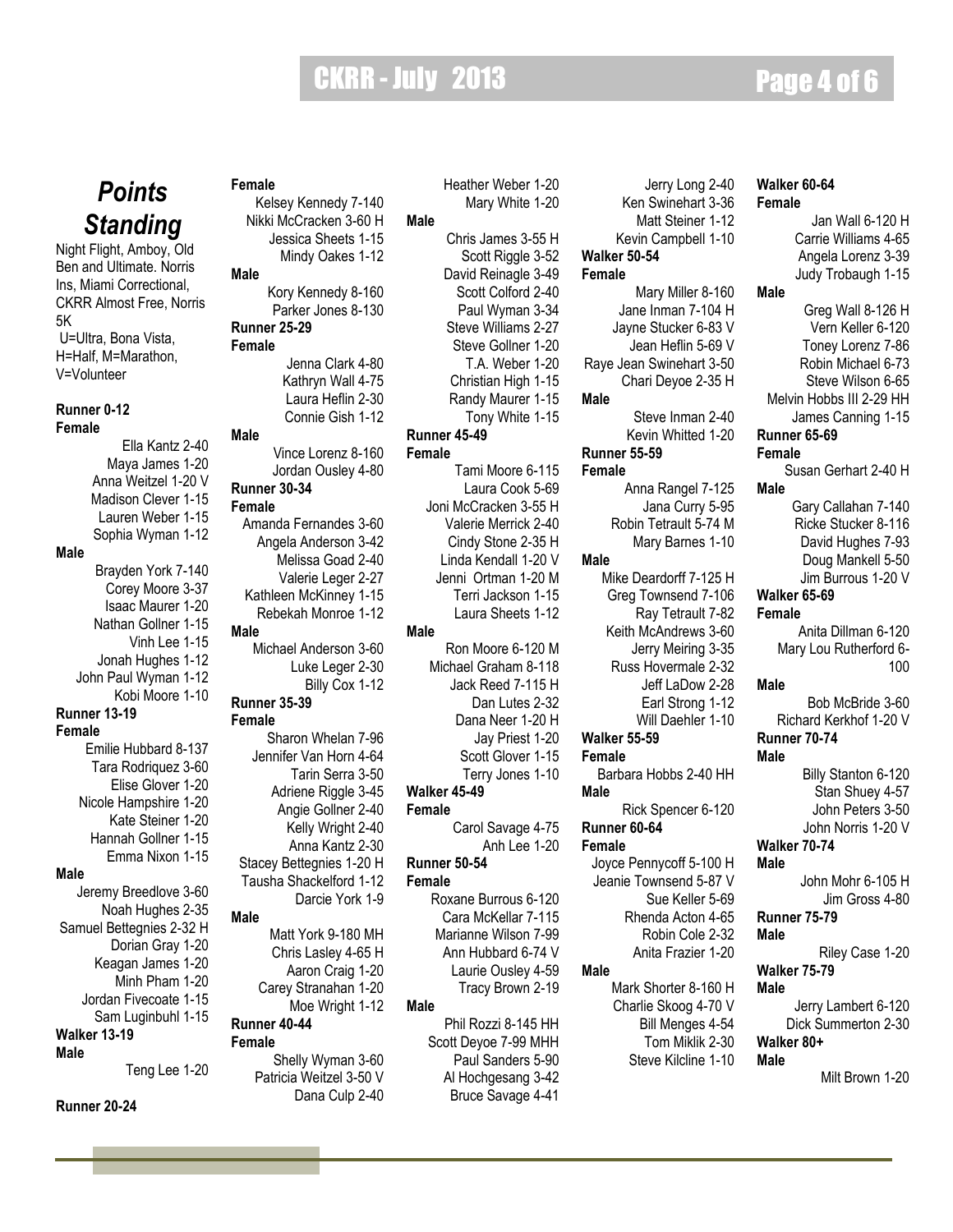### **Wednesday Night Results**

**Jackie Sanders Miracle Mile Wednesday, June 6, 2013 Highland Park Walk/Bike Path**

1. Jon Williams 5:13 2. Max McHaney 5:29 3. Michael Anderson 6:18 4. Aaron Kirk 6:30 5. Ari Leger 7:20 6. Jeremy Breedlove 7:21 7. Molly O'Keefe 7:33 8. Rosellen Connolly 8:06 9. Steve Mauldin 8:19 10. Tausha Shackelford 8:22 11. Alex Anderson 8:30 12. Amber Kuhn 8:55 13. Aidan Kuhn-Richie 8:55 14. Dorian Gray 9:14 15. Charlie Skoog 9:30 16. Bruce Savage 9:41 17. Emilie Hubbard 10:09 18. Vince Lorenz 10:14 19. Kevin Campbell 10:24 20. Valerie Leger 10:41 21. Chad Shackelford 10:44 22. Ann Hubbard 11:34 23. Angela Anderson 11:49 24. Emilie Leger 13:02 25. Luke Leger 13:02 26. Jerrry Leach 13:28 27. Theresa Barlow 13:28 28. Joyce Pennycoff 14:22 29. Vicki Boles 14:23 30. Doris Campbell 15:10

#### **Joe Kidd Rangel 5K Old Ben/Highland Park 5K Course**

31. Carol Savage 15:31

1. Parker Jones 17:10 2. Jon Williams 18:09 3. Gerald Griffitts 18:56 3. Jeremy Breedlove 18:55 4. David Lechner 21:53 5. Aaron Kirk 23:01 6. Paul Sanders 23:26 7. Phil Rozzi 23:27 8. Corey Menning 23:29 9. Kailey Kidwell 25:11 10. Beth Kuhlman 25:29 11. Tausha Shackelford 27:26 12. Jennifer Rankert 28:22 13. Kristen Kidwell 28:59 14. Justin Richard 28:59 15. Charlie Skoog 29:32 16. Emilie Hubbard 29:45 17. Melissa Kidwell 30:01 18. Vince Lorenz 33:12 19. Ken Huston 35:27 20. Ann Hubbard 36:19 21. Dorian Gray 37:51 22. Vern Keller 38:03 23. Shirley Bugher 46:23 24. Sue Keller 47:05

**Jackie Sanders Miracle Mile Wednesday,June 13, 2013 Highland Park Walk/Bike Path**

- 1. Joshua Huhes 5:09 2. Jeremy Breedlove 5:46 3. Jordan Ousley 6:07 4. Regan Ritchie 6:07 5. Chris Campbell 6:33 6. Phil Rozzi 7:30 7. Megan Baldwin 7:45 8. Adri Freeman 7:50 9. Rachel Sargent 7:50 10. Ray Tetrault 9:04 11. Charlie Skoog 9:09 12. Alex Anderson 9:24 13. Jeff LaDow 9:37 14. Marianne Wilson 9:40 15. Bruce Savage 9:50 16. Tausha Shackelford 10:42 17. Chad Shackelford 10:42 18. Sally Freeman 10:49 19. Dorian Gray 11:02 20. Kevin Campbell 11:18 21. Adriane Freeman 12:15 22. Vicki Boles 12:28 23. Jerry Leach 13:23 24. Theresa Barlow 13:23 25. Melissa Jones 14:12 26. Samuel Jones 14:27 27. Diana Jones 14:28
- 28. Doris Campbell 15:07 29. Dan Freeman 15:08
- 30. Charlotte Sallee 16:44
- 31. Ron Sallee 16:44

#### **Joe Kidd Rangel 5K Old Ben/Highland Park 5K Course**

1. Jeremy Breedlove 17:49 2. Parker Jones 18:54 3. Gerald Griffitts 18:56 4. Jordan Fivecoate 21:57 5. Shay Harden 22:30 6. Phil Rozzi 23:08 7. Nate Nicholson 23:32 8. Logan Buck 23:33 9. Rachel Sargent 24:20 10. Natalie Nicholson 25:41 11. Shelby Hulka 25:46 12. John Cleaver 26:52 13. Ron Greene 27:14 14. Greg Townsend 27:27 15. Michelle Nicholson 27:43 16. Charlie Skoog 29:07 17. Emilie Hubbard 29:42 18. Jeff LaDow 29:57 19. Jennifer Rankert 31:03 20. Kelsey Kennedy 31:41 21. Vern Keller 33:49 22. Ken Huston 37:23 23. Connie Hulka 37:40 24. Ann Hubbard 37:55 25. Theresa Barlow 39:45 26. Mary Barnes 40:13 27. Vicki Boles 40:23 28. Dorian Gray 40:26 29. Sue Keller 45:21 30. Shirley Bugher 47:25

**Jackie Sanders Miracle Mile Wednesday, June 19, 2013 Highland Park Walk/Bike Path**

1. Adri Freeman 7:11 2. Paul Sanders 7:14 3. Greg Townsend 7:37 4. Rachel Sargent 7:56 5. Tausha Shackelford 8:29 6. Kathryn Luparchino 8:41 7. Joel Schmitt 9:19 8. Jeff LaDow 9:27 9. Bruce Savage 9:46 10. Sally Freeman 9:50 11. Vince Lorenz 9:55 12. Chad Shackelford 9:57 13. Kevin Campbell 9:57 14. Vern Keller 10:19 15. Dorian Gray 11:43 16. Jerry Leach 13:34 17. Theresa Barlow 13:34 18. Angela Lorenz 14:11 19. Tony Lorenz 14:11 20. Carol Savage 16:04 **Joe Kidd Rangel 5K Old Ben/Highland Park 5K Course** 1. Parker Jones 17:16

2. Gerald Griffitts 18:11 3. Jordan Fivecoate 19:59 4. Max McHaney 20:49 5. Dave Lechner 21:14 6. Paul Sanders 22:51 7. Rachel Sargent 23:55 8. Phil Rozzi 24:00 9. Greg Townsend 25:09 10. Corey Menning 26:02 11. John Cleaver 26:11 12. Ron Greene 26:16 13. Tausha Shackelford 26:29 14. Jennifer Rankert 28:55 15. Jeff LaDow 29:08 16. Andrea Heintz 29:35 17. Kelsey Kennedy 30:59 18. Vince Lorenz 31:32 19. Vern Keller 33:08 20. Ken Huston 35:17 21. Mark Schelbert 36:04 22. Mary Barnes 38:17 23. Dorian Gray 43:53 24. Sue Keller 46:33 25. Shirley Bugher 48:00 **Jackie Sanders Miracle Mile Wednesday, June 26, 2013 Highland Park Walk/Bike Path**

1. Waylon Coulter 5:31 2. John Anderson 6:30 3. Charley Werst 6:54

- 4. Adri Freeman 7:22
- 5. Phil Rozzi 7:23

6. Meghan Baldwin 7:28

7. Greg Townsend 7:53 8. Corey Moore 8:15 9. Tausha Shackelford 8:17 10. Chris Campbell 8:21 11. Elizabeth Curtis 8:32 12. Ray Tetrault 8:34 13. Charlie Skoog 8:34 14. Kathryn Lupacchino 8:38 15. Joel Schmitt 8:50 16. Hannah Moore 9:07 17. Sally Freeman 9:07 18. Jeff LaDow 9:15 19. Alex Anderson 9:37 20. Marianne Wilson 9:43 21. Bruce Savage 9:43 22. Chad Shackelford 9:46 23. Kobi Moore 10:06 24. Tami Moore 10:07 25. Cindy Coulter 10:13 26. Kevin Campbell 10:24 27. Mackenzie Foye 10:30 28. Vince Lorenz 10:31 29. Mary Miller 10:36 30. Geana Moore 11:32 31. Ann Hubbard 11:41 32. Emilie Hubbard 11:42 33. Gabrielle Cody 11:43 34. Kelly Spidell 12:11 35. Robin Tetrault 12:12 36. Jerry Leach 12:56 37. Theresa Barlow 12:56 38. Doris Campbell 15:28 39. Carol Savage 15:30

#### **Joe Kidd Rangel 5K Old Ben/Highland Park 5K Course**

1. Jeremy Breedlove 18:20 2. Parker Jones 18:20 3. Gerald Griffitts 19:54 4. Christian High 23:00 5. Charley Werst 23:08 6. Chris Campbell 24:39 7. Phil Rozzi 23:27 8. Greg Townsend 25:05 9. Shelby Hulka 25:14 10. Ron Greene 25:33 11. John Cleaver 25:33 12. Tausha Shackelford 27:03 13. Jennifer Rankert 28:24 14. Melissa Kidwell 28:25 15. Jeff LaDow 29:44 16. Vince Lorenz 30:28 17. Jenna Hulka 32:17 18. Ken Huston 34:22 19. Dorian Gray 36:06 20. Ann Hubbard 36:41 21. Emilie Hubbard 36:42 22. Connie Hulka 37:59 23. Shirley Bugher 46:06

7-1 Caroline Glover 7-1 Steve Inman 7-3 Scott Deyoe 7-3 Connie Gish 7-4 Phil Leininger 7-5 Cassandra Hauswald 7-5 Bill Heck 7-7 Graham Bagwell 7-7 Kathie Barnett 7-7 Shirley Bugher 7-8 Anita Dillman 7-8 Jordan Lee 7-8 Cara McKellar 7-8 Jay Priest 7-8 Kyle Starich 7-10 John McGinty 7-12 Hannah Moore 7-12 Waverly Neer 7-14 Jerry Lambert 7-14 Debra Perkins 7-14 Paul Wyman 7-14 Shelly Wyman 7-16 Kelsey Metz 7-17 Angie Gollner 7-17 Vince Lorenz 7-18 Vinh Lee 7-21 William Jones 7-21 Kim Edward Lee 7-23 Taliah Wright H A P P Y B I R T H  $\overline{D}$ A Y

- 7-24 Ashley Birkhimer
- 7-25 Kelly Wright
- 7-29 Don Middleton
- 7-30 Billy Jones